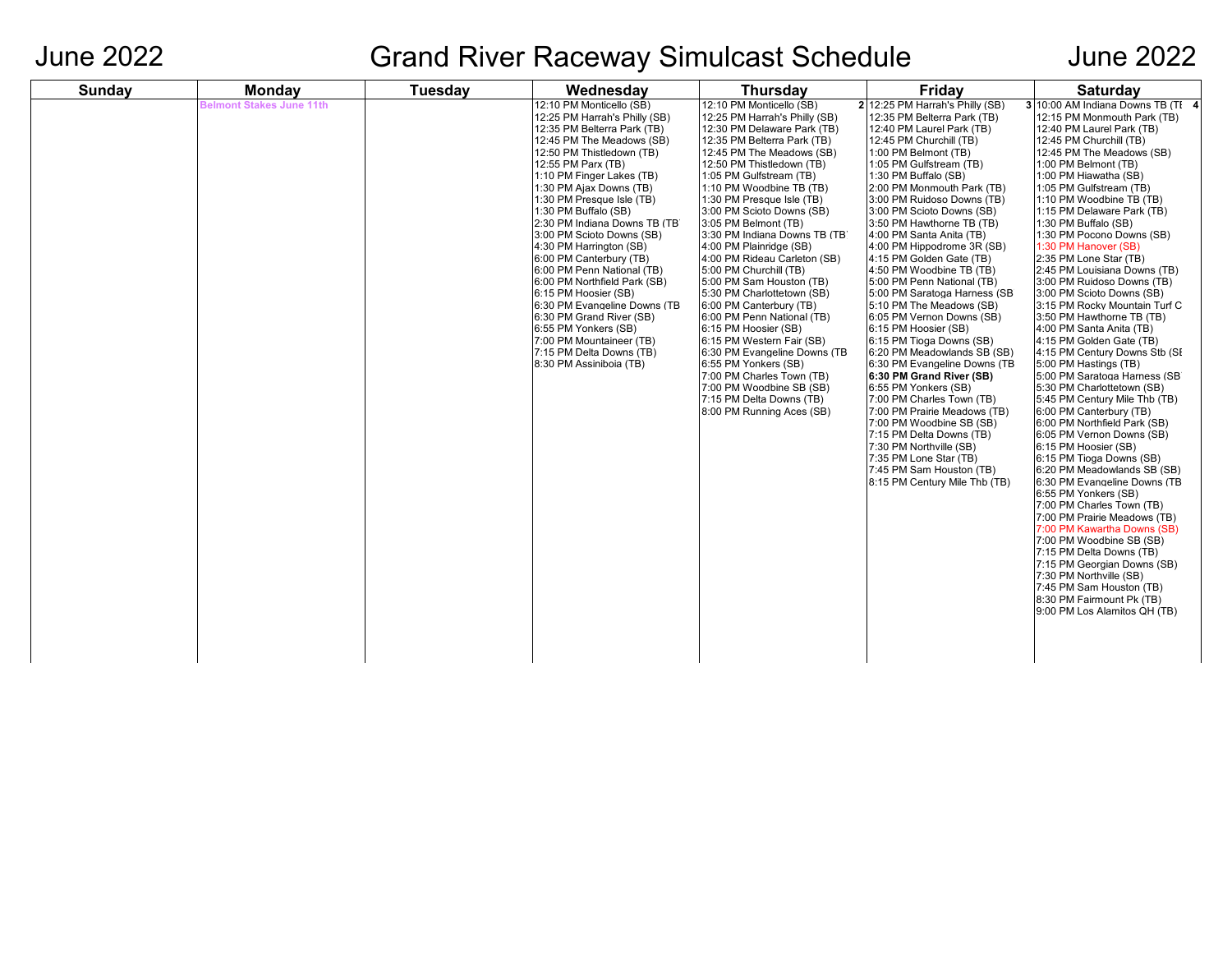| 12:00 PM Saratoga Harness (SI<br>12:00 PM Hippodrome 3R (SB)<br>12:15 PM Monmouth Park (TB)<br>12:40 PM Laurel Park (TB)<br>12:40 PM Harrah's Philly (SB)<br>12:45 PM Churchill (TB)<br>1:00 PM Belmont (TB)<br>1:00 PM Tioga Downs (SB)<br>1:05 PM Gulfstream (TB)<br>1:10 PM Woodbine TB (TB)<br>1:30 PM Clinton Raceway (SB)<br>2:00 PM Canterbury (TB)<br>2:35 PM Lone Star (TB)<br>2:45 PM Louisiana Downs (TB)<br>3:00 PM Ruidoso Downs (TB)<br>3:15 PM Rocky Mountain Turf C<br>3:50 PM Hawthorne TB (TB)<br>4:00 PM Santa Anita (TB)<br>4:00 PM Oak Grove (SB)<br>4:15 PM Golden Gate (TB)<br>5:00 PM Hastings (TB)<br>5:00 PM Prairie Meadows (TB)<br>5:00 PM Pocono Downs (SB)<br>6:00 PM Georgian Downs (SB)<br>6:00 PM Northfield Park (SB)<br>6:30 PM Rideau Carleton (SB)<br>7:00 PM Mountaineer (TB)<br>7:05 PM Ocean Downs (SB)<br>8:00 PM Los Alamitos QH (TB)<br>8:00 PM Running Aces (SB) | 5 12:00 PM Saratoga Harness (SI<br>12:10 PM Monticello (SB)<br>12:50 PM Thistledown (TB)<br>12:55 PM Parx (TB)<br>1:10 PM Finger Lakes (TB)<br>1:30 PM Presque Isle (TB)<br>1:30 PM Pocono Downs (SB)<br>4:00 PM Oak Grove (SB)<br>4:00 PM Plainridge (SB)<br>4:05 PM Louisiana Downs (TB)<br>4:30 PM Harrington (SB)<br>5:00 PM Prairie Meadows (TB)<br>6:00 PM Northfield Park (SB)<br>6:30 PM Grand River (SB)<br>6:55 PM Yonkers (SB)<br>7:00 PM Mountaineer (TB)<br>7:00 PM Woodbine SB (SB)<br>7:05 PM Ocean Downs (SB)<br>8:30 PM Assiniboia (TB)<br>9:00 PM Fraser Downs (SB) | 6 12:10 PM Monticello (SB)<br>12:50 PM Thistledown (TB)<br>12:55 PM Parx (TB)<br>1:10 PM Finger Lakes (TB)<br>1:30 PM Presque Isle (TB)<br>1:30 PM Pocono Downs (SB)<br>2:00 PM Fairmount Pk (TB)<br>2:30 PM Indiana Downs TB (TB)<br>3:00 PM Scioto Downs (SB)<br>4:00 PM Oak Grove (SB)<br>4:00 PM Plainridge (SB)<br>4:05 PM Louisiana Downs (TB)<br>4:05 PM Fort Erie (TB)<br>4:15 PM Century Downs Stb (SI<br>4:30 PM Harrington (SB)<br>6:15 PM Hoosier (SB)<br>6:15 PM Western Fair (SB)<br>6:55 PM Yonkers (SB)<br>7:00 PM Mountaineer (TB)<br>7:00 PM Woodbine SB (SB)<br>7:15 PM Georgian Downs (SB)<br>8:00 PM Running Aces (SB)<br>8:30 PM Assiniboia (TB) | 7 12:10 PM Monticello (SB)<br>12:25 PM Harrah's Philly (SB)<br>12:35 PM Belterra Park (TB)<br>12:45 PM Churchill (TB)<br>12:45 PM The Meadows (SB)<br>12:50 PM Thistledown (TB)<br>1:10 PM Finger Lakes (TB)<br>1:15 PM Delaware Park (TB)<br>1:30 PM Ajax Downs (TB)<br>1:30 PM Presque Isle (TB)<br>1:30 PM Buffalo (SB)<br>2:30 PM Indiana Downs TB (TB<br>3:00 PM Scioto Downs (SB)<br>4:30 PM Harrington (SB)<br>6:00 PM Canterbury (TB)<br>6:00 PM Northfield Park (SB)<br>6:15 PM Hoosier (SB)<br>6:30 PM Evangeline Downs (TB<br>6:30 PM Grand River (SB)<br>7:00 PM Mountaineer (TB)<br>7:15 PM Delta Downs (TB) | 8 12:10 PM Monticello (SB)<br>12:25 PM Harrah's Philly (SB)<br>12:35 PM Belterra Park (TB)<br>12:45 PM The Meadows (SB)<br>1:05 PM Gulfstream (TB)<br>1:10 PM Woodbine TB (TB)<br>1:15 PM Delaware Park (TB)<br>1:30 PM Presque Isle (TB)<br>3:00 PM Scioto Downs (SB)<br>3:05 PM Belmont (TB)<br>3:30 PM Indiana Downs TB (TB)<br>4:00 PM Plainridge (SB)<br>4:00 PM Rideau Carleton (SB)<br>5:00 PM Churchill (TB)<br>5:00 PM Sam Houston (TB)<br>5:30 PM Charlottetown (SB)<br>6:00 PM Canterbury (TB)<br>6:00 PM Penn National (TB)<br>6:15 PM Hoosier (SB)<br>6:15 PM Western Fair (SB)<br>6:30 PM Evangeline Downs (TB<br>6:55 PM Yonkers (SB)<br>7:00 PM Charles Town (TB)<br>7:00 PM Lone Star (TB)<br>7:00 PM Woodbine SB (SB)<br>7:15 PM Delta Downs (TB)<br>8:00 PM Running Aces (SB) | 9 12:15 PM Vernon Downs (SB)<br>12:25 PM Harrah's Philly (SB)<br>12:35 PM Belterra Park (TB)<br>12:40 PM Laurel Park (TB)<br>12:45 PM Churchill (TB)<br>1:00 PM Belmont (TB)<br>1:05 PM Gulfstream (TB)<br>1:15 PM Delaware Park (TB)<br>1:30 PM Buffalo (SB)<br>2:00 PM Monmouth Park (TB)<br>3:00 PM Ruidoso Downs (TB)<br>3:00 PM Scioto Downs (SB)<br>3:50 PM Hawthorne TB (TB)<br>4:00 PM Santa Anita (TB)<br>4:00 PM Hippodrome 3R (SB)<br>4:15 PM Golden Gate (TB)<br>4:50 PM Woodbine TB (TB)<br>5:00 PM Saratoga Harness (SB)<br>5:10 PM The Meadows (SB)<br>5:30 PM Summerside Raceway<br>6:00 PM Penn National (TB)<br>6:15 PM Hoosier (SB)<br>6:15 PM Tioga Downs (SB)<br>6:20 PM Meadowlands SB (SB)<br>6:30 PM Evangeline Downs (TB<br>6:30 PM Grand River (SB)<br>6:55 PM Yonkers (SB)<br>7:00 PM Charles Town (TB)<br>7:00 PM Prairie Meadows (TB)<br>7:00 PM Woodbine SB (SB)<br>7:15 PM Delta Downs (TB)<br>7:30 PM Northville (SB)<br>7:35 PM Lone Star (TB)<br>7:45 PM Sam Houston (TB)<br>8:15 PM Century Mile Thb (TB) | 11<br>10 11:30 AM The Meadows (SB)<br>12:15 PM Monmouth Park (TB)<br>12:20 PM Thistledown (TB)<br>12:25 PM Parx (TB)<br>12:35 PM Belterra Park (TB)<br>12:40 PM Laurel Park (TB)<br>12:45 PM Churchill (TB)<br>1:00 PM Belmont (TB)<br>1:00 PM Hiawatha (SB)<br>1:05 PM Gulfstream (TB)<br>1:10 PM Woodbine TB (TB)<br>1:15 PM Delaware Park (TB)<br>1:30 PM Buffalo (SB)<br>1:30 PM Pocono Downs (SB)<br>1:30 PM Hanover (SB)<br>2:00 PM Sam Houston (TB)<br>2:00 PM Penn National (TB)<br>2:35 PM Lone Star (TB)<br>2:45 PM Louisiana Downs (TB)<br>3:00 PM Ruidoso Downs (TB)<br>3:00 PM Scioto Downs (SB)<br>3:50 PM Hawthorne TB (TB)<br>4:00 PM Santa Anita (TB)<br>4:15 PM Golden Gate (TB)<br>4:15 PM Century Downs Stb (SE<br>5:00 PM Indiana Downs TB (TB)<br>5:00 PM Hastings (TB)<br>5:00 PM Saratoga Harness (SB<br>5:30 PM Charlottetown (SB)<br>5:45 PM Century Mile Thb (TB)<br>6:00 PM Canterbury (TB)<br>6:00 PM Northfield Park (SB)<br>6:05 PM Vernon Downs (SB)<br>6:15 PM Hoosier (SB)<br>6:15 PM Tioga Downs (SB)<br>6:20 PM Meadowlands SB (SB)<br>6:30 PM Evangeline Downs (TB<br>6:55 PM Yonkers (SB)<br>7:00 PM Charles Town (TB)<br>7:00 PM Prairie Meadows (TB)<br>7:00 PM Kawartha Downs (SB)<br>7:00 PM Woodbine SB (SB)<br>7:15 PM Delta Downs (TB)<br>7:15 PM Georgian Downs (SB)<br>7:30 PM Northville (SB)<br>8:30 PM Fairmount Pk (TB)<br>9:00 PM Los Alamitos QH (TB) |
|--------------------------------------------------------------------------------------------------------------------------------------------------------------------------------------------------------------------------------------------------------------------------------------------------------------------------------------------------------------------------------------------------------------------------------------------------------------------------------------------------------------------------------------------------------------------------------------------------------------------------------------------------------------------------------------------------------------------------------------------------------------------------------------------------------------------------------------------------------------------------------------------------------------|---------------------------------------------------------------------------------------------------------------------------------------------------------------------------------------------------------------------------------------------------------------------------------------------------------------------------------------------------------------------------------------------------------------------------------------------------------------------------------------------------------------------------------------------------------------------------------------|------------------------------------------------------------------------------------------------------------------------------------------------------------------------------------------------------------------------------------------------------------------------------------------------------------------------------------------------------------------------------------------------------------------------------------------------------------------------------------------------------------------------------------------------------------------------------------------------------------------------------------------------------------------------|---------------------------------------------------------------------------------------------------------------------------------------------------------------------------------------------------------------------------------------------------------------------------------------------------------------------------------------------------------------------------------------------------------------------------------------------------------------------------------------------------------------------------------------------------------------------------------------------------------------------------|--------------------------------------------------------------------------------------------------------------------------------------------------------------------------------------------------------------------------------------------------------------------------------------------------------------------------------------------------------------------------------------------------------------------------------------------------------------------------------------------------------------------------------------------------------------------------------------------------------------------------------------------------------------------------------------------------------------------------------------------------------------------------------------------------|----------------------------------------------------------------------------------------------------------------------------------------------------------------------------------------------------------------------------------------------------------------------------------------------------------------------------------------------------------------------------------------------------------------------------------------------------------------------------------------------------------------------------------------------------------------------------------------------------------------------------------------------------------------------------------------------------------------------------------------------------------------------------------------------------------------------------------------------------------------------------------------------------------------------------------------------------------------------------------------------------------------------------------------------|------------------------------------------------------------------------------------------------------------------------------------------------------------------------------------------------------------------------------------------------------------------------------------------------------------------------------------------------------------------------------------------------------------------------------------------------------------------------------------------------------------------------------------------------------------------------------------------------------------------------------------------------------------------------------------------------------------------------------------------------------------------------------------------------------------------------------------------------------------------------------------------------------------------------------------------------------------------------------------------------------------------------------------------------------------------------------------------------------------------------------------------------------------------------------------------------------------------------------------------------------------------------------------------------------------------------------------------------------------------------------------------------------------|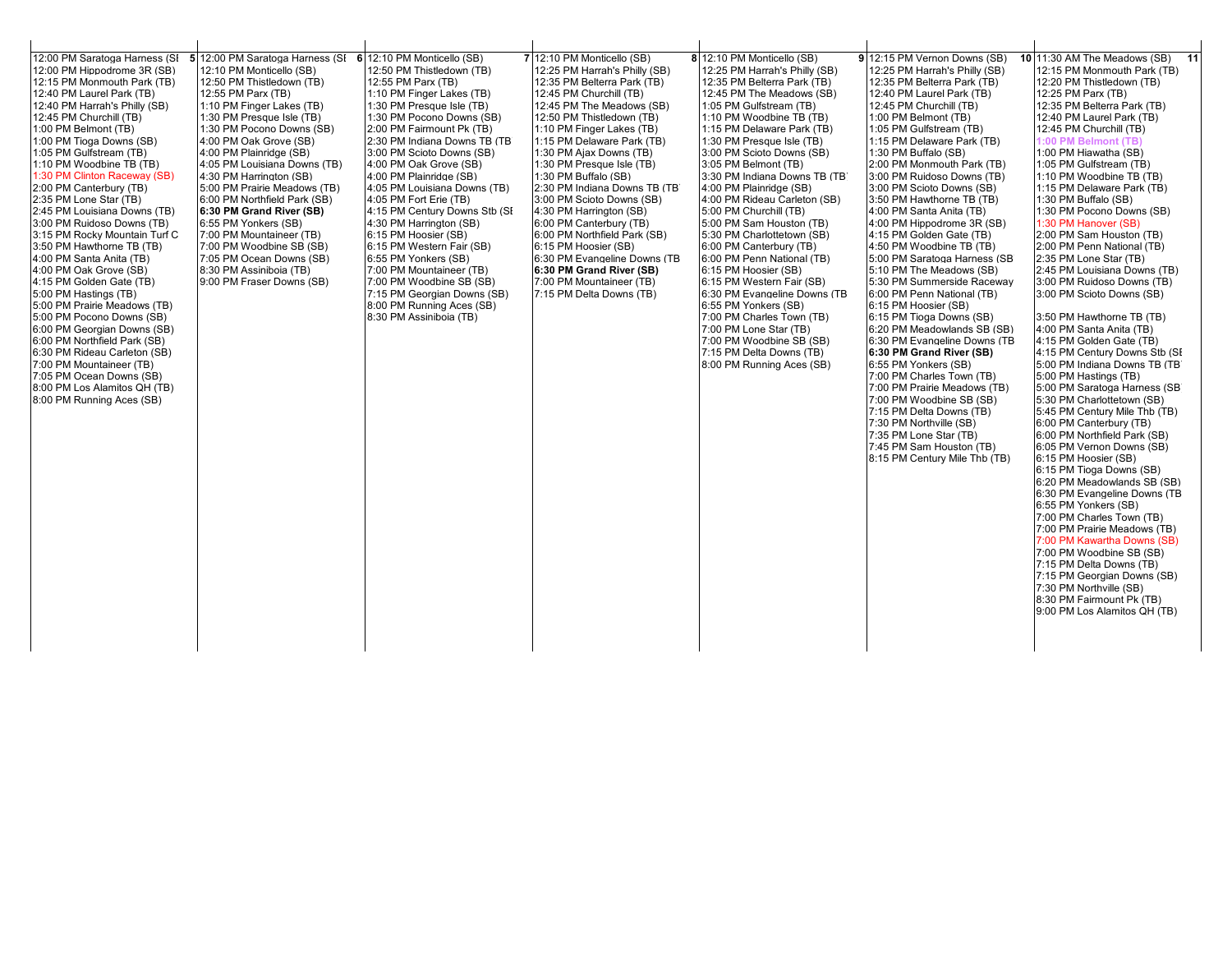| 12:00 PM Hippodrome 3R (SB)<br>12:15 PM Monmouth Park (TB)<br>12:40 PM Laurel Park (TB)<br>12:40 PM Harrah's Philly (SB)<br>12:45 PM Churchill (TB)<br>1:00 PM Belmont (TB)<br>1:00 PM Tioga Downs (SB)<br>1:05 PM Gulfstream (TB)<br>1:10 PM Woodbine TB (TB)<br>1:30 PM Clinton (SB)<br>2:00 PM Canterbury (TB)<br>2:35 PM Lone Star (TB)<br>2:45 PM Louisiana Downs (TB)<br>3:00 PM Ruidoso Downs (TB)<br>3:50 PM Hawthorne TB (TB)<br>4:00 PM Santa Anita (TB)<br>4:15 PM Golden Gate (TB)<br>5:00 PM Hastings (TB)<br>5:00 PM Prairie Meadows (TB)<br>5:00 PM Pocono Downs (SB)<br>6:00 PM Georgian Downs (SB)<br>6:00 PM Northfield Park (SB)<br>6:30 PM Rideau Carleton (SB)<br>7:00 PM Mountaineer (TB)<br>7:05 PM Ocean Downs (SB)<br>8:00 PM Los Alamitos QH (TB)<br>8:00 PM Running Aces (SB) | 12:00 PM Saratoga Harness (SI 12 12:00 PM Saratoga Harness (SI 13 12:10 PM Monticello (SB)<br>12:10 PM Monticello (SB)<br>12:50 PM Thistledown (TB)<br>12:55 PM Parx (TB)<br>1:05 PM Fort Erie (TB)<br>1:10 PM Finger Lakes (TB)<br>1:30 PM Presque Isle (TB)<br>1:30 PM Pocono Downs (SB)<br>2:30 PM Indiana Downs TB (TB)<br>4:00 PM Oak Grove (SB)<br>4:00 PM Plainridge (SB)<br>4:05 PM Louisiana Downs (TB)<br>4:30 PM Harrington (SB)<br>5:00 PM Prairie Meadows (TB)<br>6:00 PM Northfield Park (SB)<br>6:30 PM Grand River (SB)<br>6:55 PM Yonkers (SB)<br>7:00 PM Mountaineer (TB)<br>7:00 PM Woodbine SB (SB)<br>7:05 PM Ocean Downs (SB)<br>8:30 PM Assiniboia (TB)<br>9:00 PM Fraser Downs (SB) | 12:35 PM Belterra Park (TB)<br>12:50 PM Thistledown (TB)<br>12:55 PM Parx (TB)<br>1:10 PM Finger Lakes (TB)<br>1:30 PM Presque Isle (TB)<br>1:30 PM Pocono Downs (SB)<br>2:00 PM Fairmount Pk (TB)<br>2:30 PM Indiana Downs TB (TB)<br>3:00 PM Scioto Downs (SB)<br>4:00 PM Oak Grove (SB)<br>4:00 PM Plainridge (SB)<br>4:05 PM Louisiana Downs (TB)<br>4:05 PM Fort Erie (TB)<br>4:15 PM Century Downs Stb (SI<br>4:30 PM Harrington (SB)<br>6:15 PM Hoosier (SB)<br>6:15 PM Western Fair (SB)<br>6:55 PM Yonkers (SB)<br>7:00 PM Mountaineer (TB)<br>7:00 PM Woodbine SB (SB)<br>7:15 PM Georgian Downs (SB)<br>8:00 PM Running Aces (SB)<br>8:30 PM Assiniboia (TB) | 14 12:10 PM Monticello (SB)<br>12:25 PM Harrah's Philly (SB)<br>12:35 PM Belterra Park (TB)<br>12:45 PM Churchill (TB)<br>12:45 PM The Meadows (SB)<br>12:50 PM Thistledown (TB)<br>12:55 PM Parx (TB)<br>1:10 PM Finger Lakes (TB)<br>1:15 PM Delaware Park (TB)<br>1:30 PM Ajax Downs (TB)<br>1:30 PM Presque Isle (TB)<br>1:30 PM Buffalo (SB)<br>2:30 PM Indiana Downs TB (TB)<br>3:00 PM Scioto Downs (SB)<br>4:30 PM Harrington (SB)<br>6:00 PM Canterbury (TB)<br>6:00 PM Penn National (TB)<br>6:00 PM Northfield Park (SB)<br>6:15 PM Hoosier (SB)<br>6:30 PM Evangeline Downs (TB<br>6:30 PM Grand River (SB)<br>7:00 PM Mountaineer (TB)<br>7:05 PM Ocean Downs (SB)<br>7:15 PM Delta Downs (TB)<br>8:30 PM Assiniboia (TB) | 15 12:10 PM Monticello (SB)<br>12:25 PM Harrah's Philly (SB)<br>12:35 PM Belterra Park (TB)<br>12:45 PM The Meadows (SB)<br>12:50 PM Thistledown (TB)<br>1:05 PM Gulfstream (TB)<br>1:10 PM Woodbine TB (TB)<br>1:15 PM Delaware Park (TB)<br>1:30 PM Presque Isle (TB)<br>3:00 PM Scioto Downs (SB)<br>3:05 PM Belmont (TB)<br>3:30 PM Indiana Downs TB (TB)<br>4:00 PM Plainridge (SB)<br>4:00 PM Rideau Carleton (SB)<br>5:00 PM Churchill (TB)<br>5:00 PM Sam Houston (TB)<br>5:30 PM Charlottetown (SB)<br>6:00 PM Canterbury (TB)<br>6:00 PM Penn National (TB)<br>6:15 PM Hoosier (SB)<br>6:15 PM Western Fair (SB)<br>6:30 PM Evangeline Downs (TB<br>6:55 PM Yonkers (SB)<br>7:00 PM Charles Town (TB)<br>7:00 PM Lone Star (TB)<br>7:00 PM Woodbine SB (SB)<br>7:15 PM Delta Downs (TB)<br>8:00 PM Running Aces (SB) | 16 12:15 PM Vernon Downs (SB)<br>12:25 PM Harrah's Philly (SB)<br>12:35 PM Belterra Park (TB)<br>12:40 PM Laurel Park (TB)<br>12:45 PM Churchill (TB)<br>1:00 PM Belmont (TB)<br>1:05 PM Gulfstream (TB)<br>1:15 PM Delaware Park (TB)<br>2:00 PM Monmouth Park (TB)<br>3:00 PM Ruidoso Downs (TB)<br>3:00 PM Scioto Downs (SB)<br>3:50 PM Hawthorne TB (TB)<br>4:00 PM Santa Anita (TB)<br>4:00 PM Hippodrome 3R (SB)<br>4:50 PM Woodbine TB (TB)<br>5:00 PM Saratoga Harness (SB)<br>5:10 PM The Meadows (SB)<br>5:30 PM Summerside Raceway<br>5:45 PM Pleasanton (TB)<br>6:00 PM Penn National (TB)<br>6:15 PM Hoosier (SB)<br>6:15 PM Tioga Downs (SB)<br>6:20 PM Meadowlands SB (SB)<br>6:30 PM Evangeline Downs (TB<br>6:30 PM Grand River (SB)<br>6:55 PM Yonkers (SB)<br>7:00 PM Charles Town (TB)<br>7:00 PM Prairie Meadows (TB)<br>7:00 PM Woodbine SB (SB)<br>7:15 PM Delta Downs (TB)<br>7:30 PM Northville (SB)<br>7:35 PM Lone Star (TB)<br>7:45 PM Sam Houston (TB)<br>8:15 PM Century Mile Thb (TB)<br>8:30 PM Fairmount Pk (TB) | 17 12:15 PM Monmouth Park (TB) 18<br>12:40 PM Laurel Park (TB)<br>12:45 PM The Meadows (SB)<br>1:00 PM Belmont (TB)<br>1:00 PM Hiawatha (SB)<br>1:05 PM Gulfstream (TB)<br>1:10 PM Woodbine TB (TB)<br>1:15 PM Delaware Park (TB)<br>1:30 PM Buffalo (SB)<br>1:30 PM Pocono Downs (SB)<br>1:30 PM Hanover (SB)<br>2:35 PM Lone Star (TB)<br>2:45 PM Louisiana Downs (TB)<br>3:00 PM Ruidoso Downs (TB)<br>3:00 PM Scioto Downs (SB)<br>3:15 PM Rocky Mountain Turf C<br>3:50 PM Hawthorne TB (TB)<br>4:00 PM Santa Anita (TB)<br>4:15 PM Century Downs Stb (SI<br>5:00 PM Hastings (TB)<br>5:00 PM Saratoga Harness (SB)<br>5:30 PM Charlottetown (SB)<br>5:45 PM Century Mile Thb (TB)<br>6:00 PM Canterbury (TB)<br>6:00 PM Churchill (TB)<br>6:00 PM Northfield Park (SB)<br>6:05 PM Vernon Downs (SB)<br>6:15 PM Hoosier (SB)<br>6:15 PM Tioga Downs (SB)<br>6:20 PM Meadowlands SB (SB)<br>6:30 PM Evangeline Downs (TB<br>6:30 PM Woodbine SB (SB)<br>6:55 PM Yonkers (SB)<br>7:00 PM Charles Town (TB)<br>7:00 PM Prairie Meadows (TB)<br>7:00 PM Kawartha Downs (SB)<br>7:15 PM Delta Downs (TB)<br>7:15 PM Georgian Downs (SB)<br>7:30 PM Northville (SB)<br>7:45 PM Sam Houston (TB)<br>8:30 PM Fairmount Pk (TB)<br>9:00 PM Los Alamitos QH (TB) |
|----------------------------------------------------------------------------------------------------------------------------------------------------------------------------------------------------------------------------------------------------------------------------------------------------------------------------------------------------------------------------------------------------------------------------------------------------------------------------------------------------------------------------------------------------------------------------------------------------------------------------------------------------------------------------------------------------------------------------------------------------------------------------------------------------------|-------------------------------------------------------------------------------------------------------------------------------------------------------------------------------------------------------------------------------------------------------------------------------------------------------------------------------------------------------------------------------------------------------------------------------------------------------------------------------------------------------------------------------------------------------------------------------------------------------------------------------------------------------------------------------------------------------------|-------------------------------------------------------------------------------------------------------------------------------------------------------------------------------------------------------------------------------------------------------------------------------------------------------------------------------------------------------------------------------------------------------------------------------------------------------------------------------------------------------------------------------------------------------------------------------------------------------------------------------------------------------------------------|----------------------------------------------------------------------------------------------------------------------------------------------------------------------------------------------------------------------------------------------------------------------------------------------------------------------------------------------------------------------------------------------------------------------------------------------------------------------------------------------------------------------------------------------------------------------------------------------------------------------------------------------------------------------------------------------------------------------------------------|--------------------------------------------------------------------------------------------------------------------------------------------------------------------------------------------------------------------------------------------------------------------------------------------------------------------------------------------------------------------------------------------------------------------------------------------------------------------------------------------------------------------------------------------------------------------------------------------------------------------------------------------------------------------------------------------------------------------------------------------------------------------------------------------------------------------------------|---------------------------------------------------------------------------------------------------------------------------------------------------------------------------------------------------------------------------------------------------------------------------------------------------------------------------------------------------------------------------------------------------------------------------------------------------------------------------------------------------------------------------------------------------------------------------------------------------------------------------------------------------------------------------------------------------------------------------------------------------------------------------------------------------------------------------------------------------------------------------------------------------------------------------------------------------------------------------------------------------------------------------------------------------|-------------------------------------------------------------------------------------------------------------------------------------------------------------------------------------------------------------------------------------------------------------------------------------------------------------------------------------------------------------------------------------------------------------------------------------------------------------------------------------------------------------------------------------------------------------------------------------------------------------------------------------------------------------------------------------------------------------------------------------------------------------------------------------------------------------------------------------------------------------------------------------------------------------------------------------------------------------------------------------------------------------------------------------------------------------------------------------------------------------------------------------------------------------------------------------------------------------------------------------------------------------|